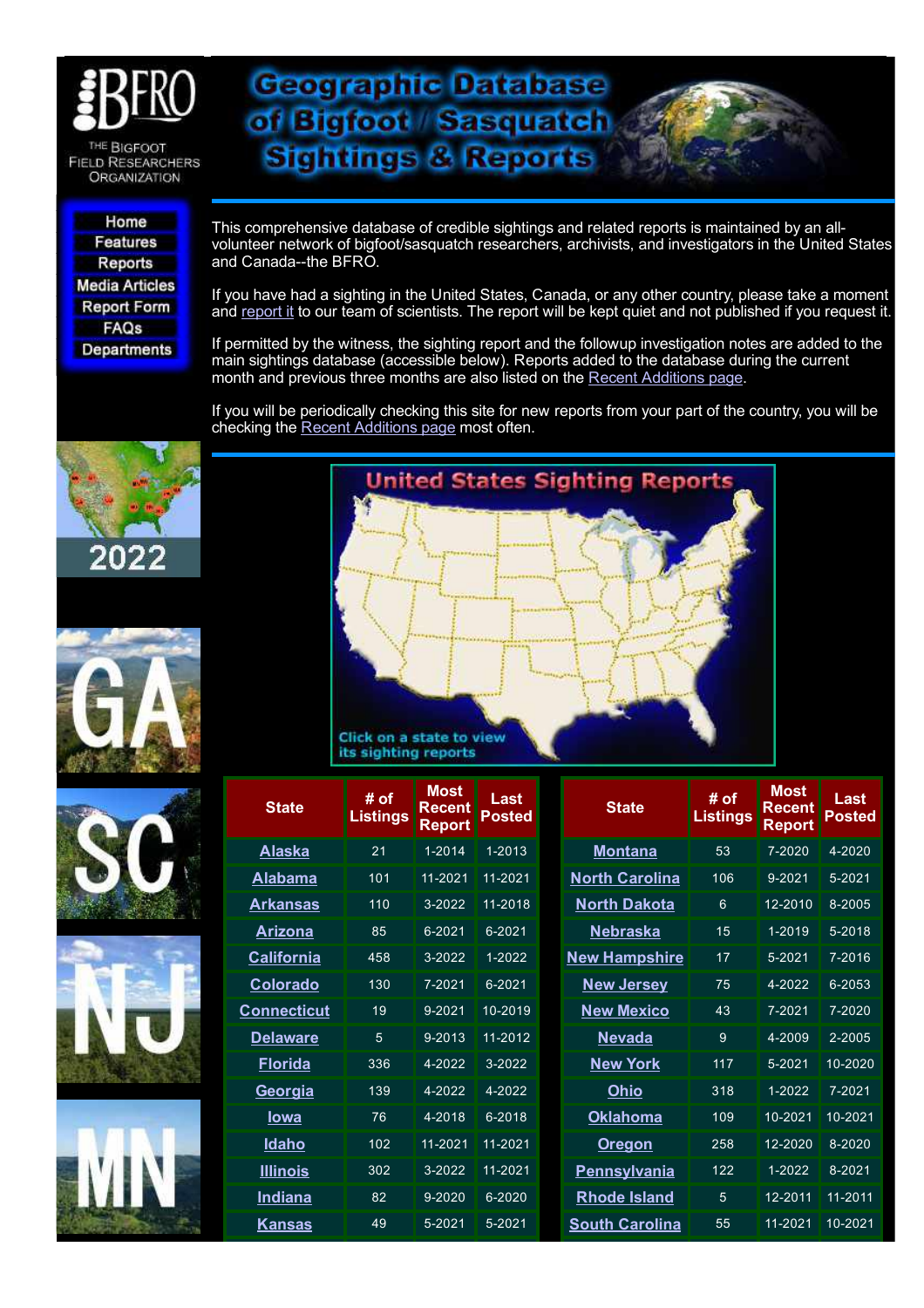



| <b>Kentucky</b>      | 115 | 12-2021     | 11-2021     | <b>South Dakota</b>  | 19  | 6-2020  | 6-2019      |
|----------------------|-----|-------------|-------------|----------------------|-----|---------|-------------|
| Louisiana            | 44  | 12-2020     | 7-2018      | <b>Tennessee</b>     | 104 | 10-2021 | $6 - 2021$  |
| <b>Massachusetts</b> | 37  | $9 - 2020$  | 8-2020      | <b>Texas</b>         | 252 | 10-2021 | $9 - 2021$  |
| <b>Maryland</b>      | 34  | 11-2015     | 5-2014      | <u>Utah</u>          | 71  | 11-2021 | $11 - 2021$ |
| <b>Maine</b>         | 20  | $12 - 2020$ | $11 - 2020$ | <b>Virginia</b>      | 85  | 12-2021 | $12 - 2021$ |
| <b>Michigan</b>      | 227 | $3-2022$    | $3-2022$    | <b>Vermont</b>       | 10  | 11-2019 | 8-2019      |
| <b>Minnesota</b>     | 76  | 11-2021     | 11-2020     | Washington           | 704 | 1-2022  | 1-2022      |
| <b>Missouri</b>      | 165 | 6-2021      | 6-2021      | <b>Wisconsin</b>     | 104 | 12-2021 | 10-2021     |
| <b>Mississippi</b>   | 24  | 1-2022      | $1 - 2022$  | <b>West Virginia</b> | 105 | 9-2021  | 7-2017      |
|                      |     |             |             | Wyoming              | 28  | 5-2010  | $3 - 2010$  |



| <b>Province</b>         | # of<br><b>Listings</b> | <b>Most</b><br><b>Recent</b><br><b>Report</b> | Last<br><b>Posted</b> | <b>Province</b>     | # of<br><b>Listings</b> | <b>Most</b><br><b>Recent</b><br><b>Report</b> | Last<br><b>Posted</b> |
|-------------------------|-------------------------|-----------------------------------------------|-----------------------|---------------------|-------------------------|-----------------------------------------------|-----------------------|
| <b>Alberta</b>          | 43                      | $3 - 2020$                                    | 7-2018                | <b>Nova Scotia</b>  | 3                       | 11-2016                                       | 10-2015               |
| <b>British Columbia</b> | 134                     | 12-2020                                       | $12 - 2020$           | Ontario             | 68                      | 8-2020                                        | 7-2020                |
| <b>Manitoba</b>         | 31                      | 8-2012                                        | 1-2011                | <b>Quebec</b>       | 4                       | 4-2008                                        | 1-2007                |
| <b>New Brunswick</b>    | 8                       | 12-2021                                       | 8-2021                | <b>Saskatchewan</b> | 7                       | 10-2008                                       | 4-2006                |
|                         |                         |                                               |                       | Yukon               | 5                       | 5-2009                                        | 3-2009                |





| <b>International Reports</b> |
|------------------------------|
|------------------------------|

| <b>Country/Region</b> | # of<br><b>Listings</b> | <b>Most</b><br><b>Recent</b><br><b>Report</b> | Last<br><b>Posted</b> | <b>Country/Region</b>                                    | # of<br><b>Listings</b> | <b>Most</b><br><b>Recent</b><br><b>Report</b> | Last<br><b>Posted</b> |
|-----------------------|-------------------------|-----------------------------------------------|-----------------------|----------------------------------------------------------|-------------------------|-----------------------------------------------|-----------------------|
| <u>Australia</u>      | 1                       | 6-2002                                        | 6-2002                | <b>Malaysia</b>                                          | 36                      | 12-2006                                       | 12-2006               |
| <b>China</b>          | 11                      | 1-2006                                        | 1-2006                | <b>Himalayan</b>                                         | 10                      | 5-2008                                        | 5-2008                |
| Indonesia             | 3                       | 11-2002                                       | 11-2002               | <b>Region</b>                                            |                         |                                               |                       |
|                       |                         |                                               |                       | <b>Russia</b>                                            | 5                       | 5-1989                                        | 4-2015                |
|                       |                         |                                               |                       | <b>Other</b><br><b>Countries &amp;</b><br><b>Regions</b> | 6                       | 11-2014                                       | 11-2011               |